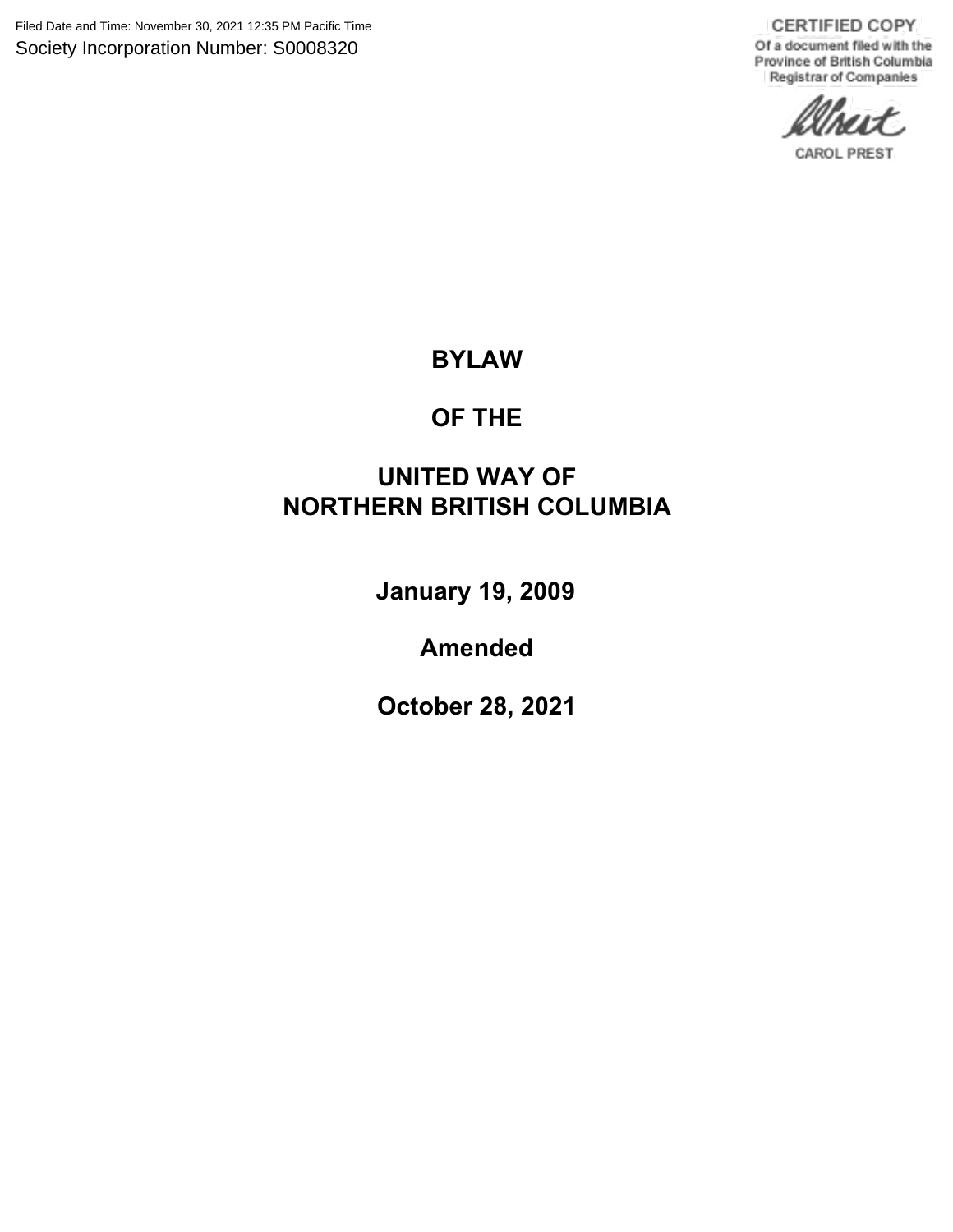# **TABLE OF CONTENTS**

| PART 3 - MEETINGS OF MEMBERS (GENERAL MEETINGS) 4   |  |
|-----------------------------------------------------|--|
|                                                     |  |
|                                                     |  |
|                                                     |  |
| PART 7 - DIRECTOR NOMINATIONS, ELECTIONS, VACANCIES |  |
|                                                     |  |
|                                                     |  |
|                                                     |  |
|                                                     |  |
|                                                     |  |
|                                                     |  |
|                                                     |  |
|                                                     |  |
|                                                     |  |
|                                                     |  |
|                                                     |  |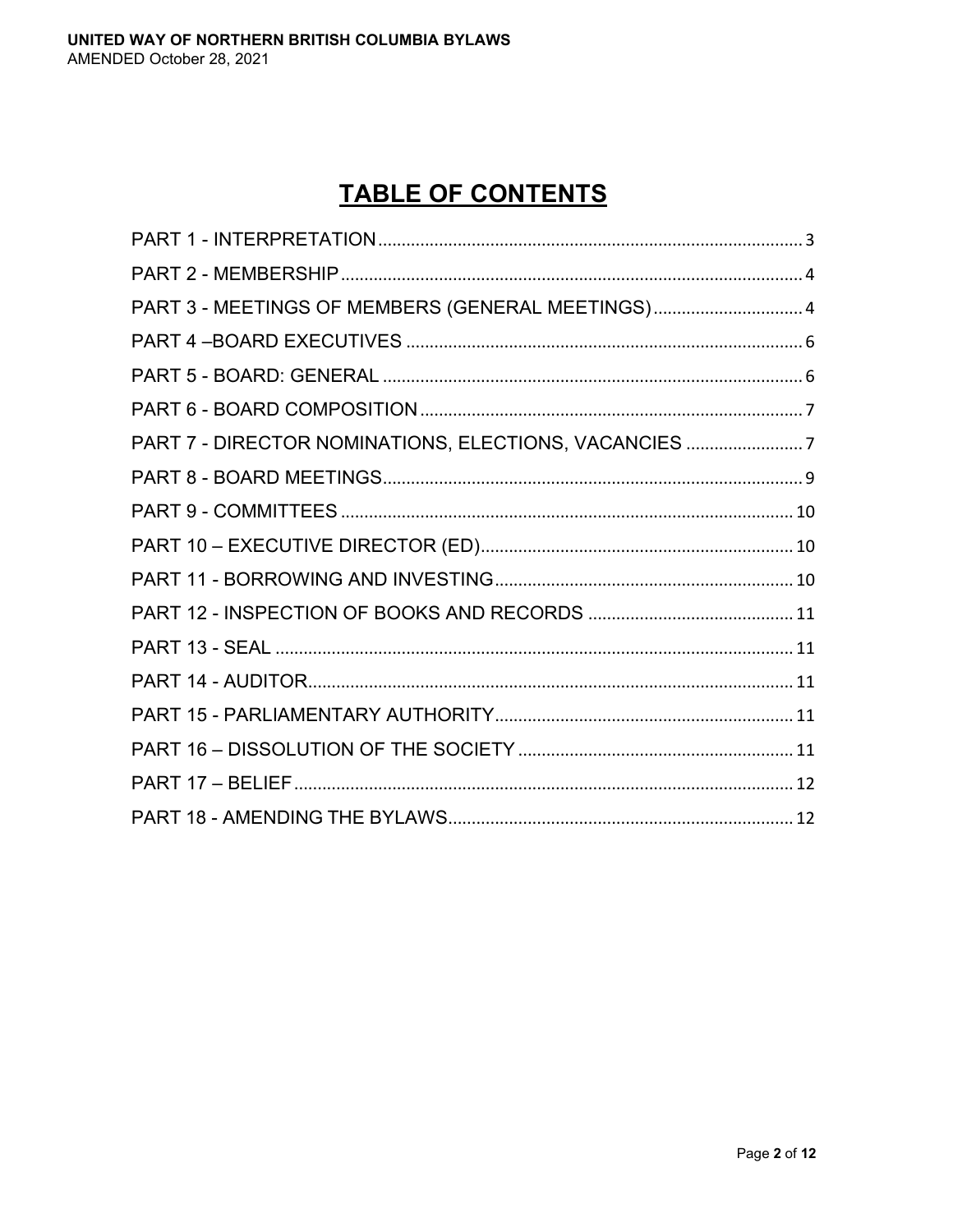# <span id="page-2-0"></span>PART 1 - INTERPRETATION

- 1.1 In these Bylaws, unless the context requires otherwise:
	- a) "Act" means the Society Act of the Province of British Columbia;
	- b) "Auditor" means an independent accountant, including a partnership of accountants, who has the qualifications (such as "Certified General Accountant" or "Chartered Accountant") and the expertise to perform an audit in the Province of British Columbia, and who is registered for public practice with the respective Provincial association;
	- c) "Board" means the Board of Directors of the Society;
	- d) "Bylaws" means the Bylaws of the Society;
	- e) "Constitution" means the Constitution of the Society;
	- f) "Director" means a person appointed or elected to serve as a member of the Board of Directors of the Society pursuant to these Bylaws;
	- g) "ED" means the Executive Director of the Society, pursuant to these Bylaws;
	- h) "Executive" means a person elected to serve as an Executive of the Society pursuant to these Bylaws;
	- i) "Fiscal Year" means the period of July 1 through June 30;
	- j) "General Meeting" means a meeting of the Members;
	- k) "Member" means a member of the Society under these Bylaws;
	- l) "Majority" means more than half (1/2) of the total number of votes cast;
	- m) "Ordinary Resolution" means a resolution adopted by the Members of the Society by a majority vote during a General Meeting;
	- n) "Province" means the Province of British Columbia;
	- o) "Society" means United Way of Northern British Columbia;
	- p) "Special Resolution" means a resolution adopted by the Members of the Society during a General Meeting by a two thirds (2/3) vote, and of which not less than fourteen (14) days' notice specifying the intention to propose it as a Special Resolution has been given;
	- q) "Three-quarters vote" means at least three quarters (3/4) of the total number of votes cast;
	- r) "Two-thirds vote" means at least two thirds (2/3) of the total number of votes cast.
	- s) "Review period" means a period of three (3) years.
- 1.2 The definitions in the Society Act shall apply to these Bylaws.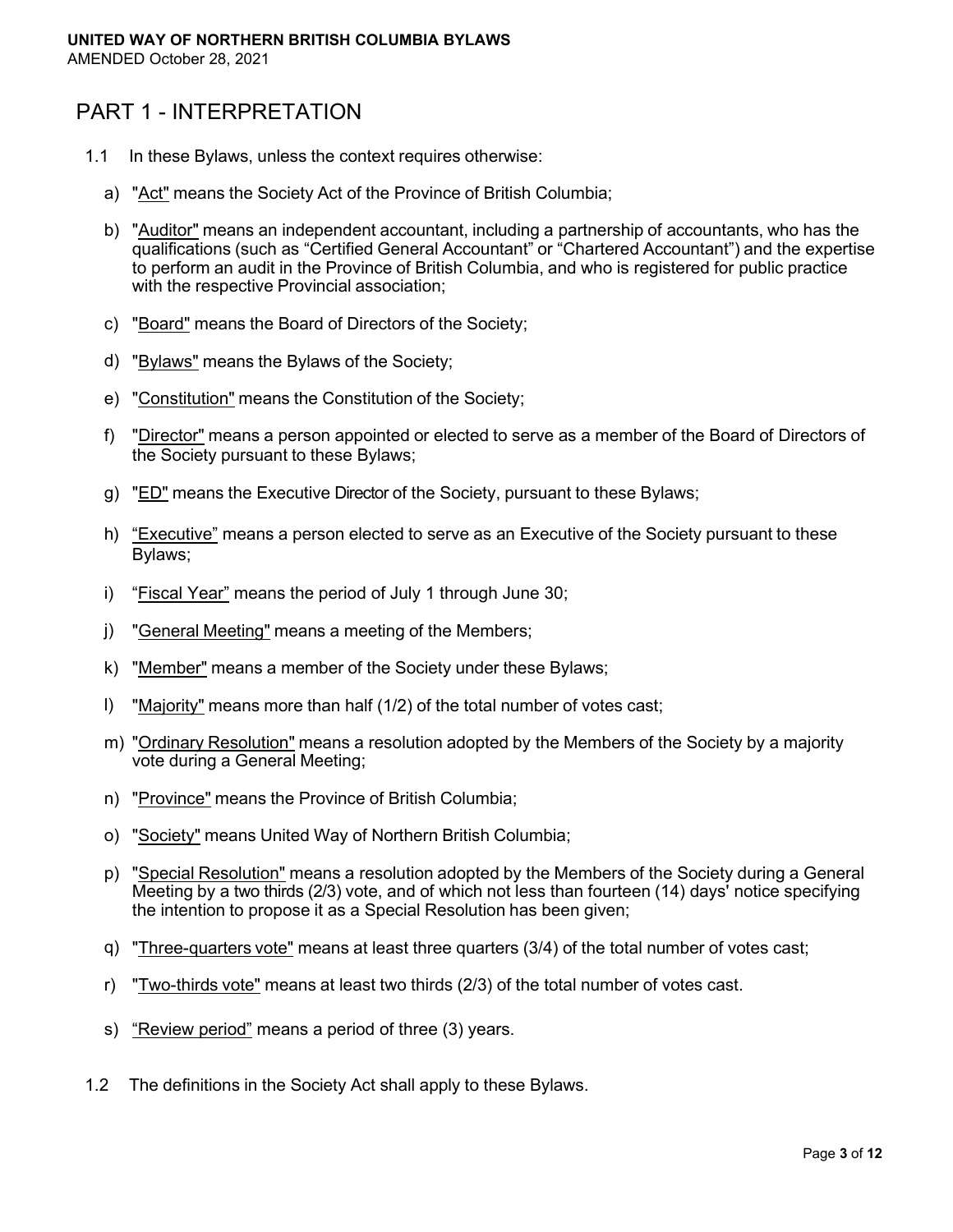# <span id="page-3-0"></span>PART 2 - MEMBERSHIP

- 2.1 The Members of the Society shall include:
	- i) Individual Members Those persons who have donated funds to the Society during the previous or current Fiscal Year.
	- ii) Charitable Organization Members Those incorporated organizations which
		- a) Have been duly registered by Revenue Canada as a charity and possessing a registered Charitable Organization number; and,
		- b) Have expressed a willingness to subscribe to the objects, purposes and policies of the United Way; and
		- c) Have received either funds or non-monetary resources from the Society or provided funds to the Society during the previous or current Fiscal Year.
	- iii) Corporation Members Those Corporations who have donated funds or non-monetary resources to the Society during the previous or current Fiscal Year.
	- iv) Association Members Those organizations registered under the Societies Act, who have donated funds to the Society during the previous or current Fiscal Year.
- 2.2 The Board may delegate the approval of memberships to the ED.

#### Ceasing to be a Member

- 2.3 Membership in the Society shall cease and the Member's rights and privileges shall be forfeited:
	- a) Upon a Member in any category submitting to the Society's office a letter of resignation from membership; or
	- b) upon a Member in any category being removed from Membership by the Board by a threequarters (3/4) vote, provided that – if the removal is for a disciplinary reason - such Member has been notified of the proposed removal and has been given an opportunity of defense; or
	- c) upon an Individual Member's death or in the case of a corporation or association upon its dissolution;
	- d) upon a Member not making a donation to the Society during the current Fiscal Year.

#### Rights and Privileges of Members

- 2.4 A Member shall be eligible to attend and vote at General Meetings of the Society, and except as provided under 2.5 shall be eligible to be nominated, elected, appointed, and continue to serve on the Board. An Organization, Corporation or Association Member shall be entitled to exercise its rights through its appointed representative to the Society. Such appointed representative shall forfeit their membership rights upon the organization advising the Society in writing that such individuals is longer its authorized representative.
- 2.5 A Member shall not be eligible to be nominated, elected, appointed, or continue to serve on the Board:
	- a) If such person ceases to be a Member of the Society, under Bylaw section 2.3;
	- b) If such Member is or becomes an employee of the Society;
	- c) If such Member does not meet specific qualifications outlined in the Societies Act.
- 2.6 A person who is not a Member of the Society may be appointed by the Board to fill a vacancy until the next Annual General Meeting under Bylaw 7.14, but such person shall be required to join the Society under these Bylaws before such appointment to the Board takes effect.

# <span id="page-3-1"></span>PART 3 - MEETINGS OF MEMBERS (GENERAL MEETINGS)

3.1 Meetings of the Members shall be called General Meetings, and shall be held at the times and places, within the Province, as the Board determines.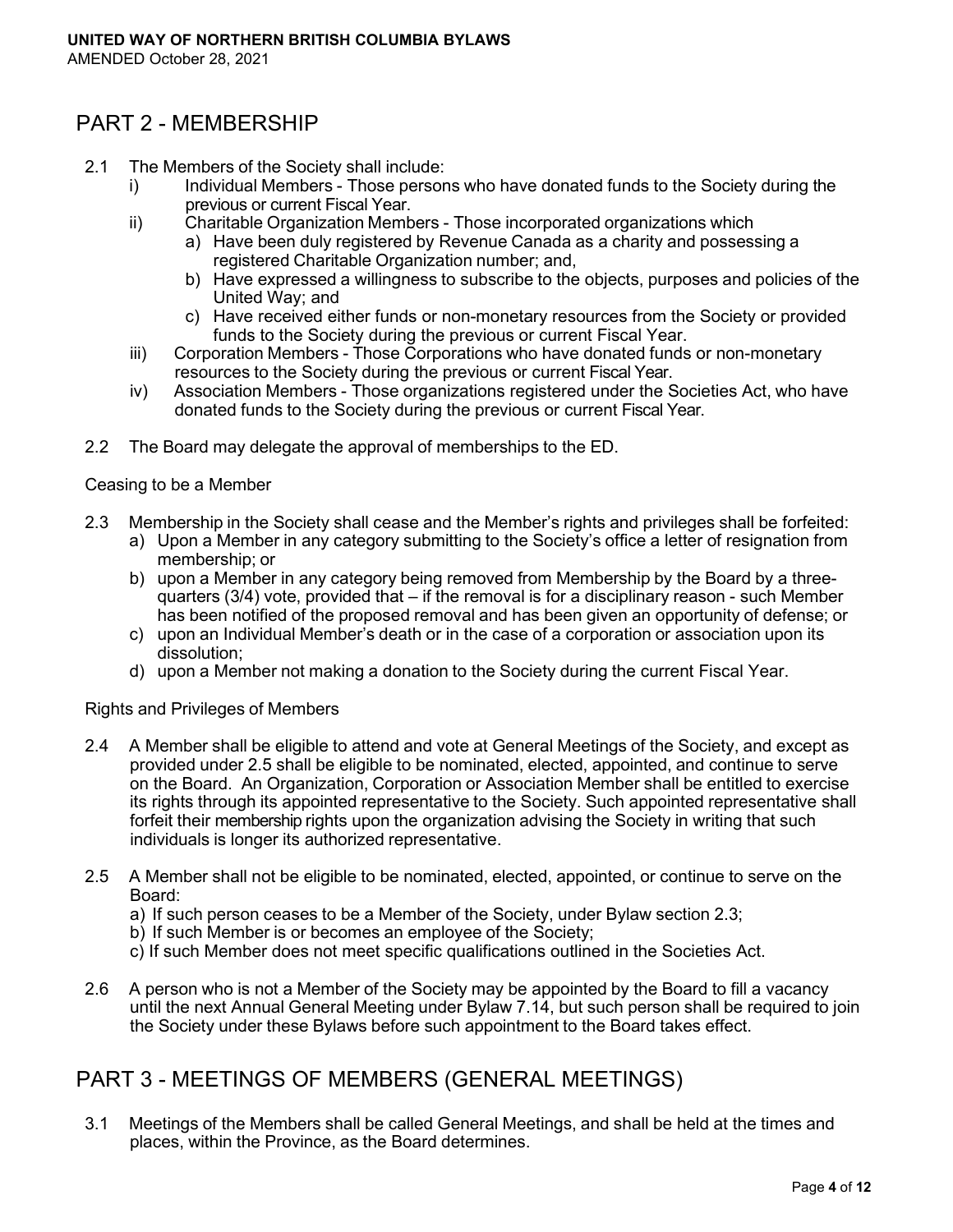- 3.2 General Meetings shall include Annual General Meetings and Special General Meetings, and any adjournments thereof.
- 3.3 The Annual General Meeting shall be held once in every calendar year.
- 3.4 A Special General Meeting may be called by the Board at its discretion, and in accordance with the Act the Board shall call such a meeting if it receives a petition signed by not less than ten percent (10%) of the Members of the Society.

#### Notices of General Meetings

- 3.5 A written notice of a General Meeting shall be communicated to the public not less than fourteen (14) days prior to the date of such meeting. If a General Meeting is adjourned and re-scheduled to a specific future date due to the lack of a quorum or for any other reason it shall not be required to send a new notice for the continued meeting, unless the date of the continued meeting is forty-five (45) days or longer after the date of the original meeting.
- 3.6 Notice of a General Meeting shall specify the place, day, and time of such meeting, and the nature of the business to be transacted.
- 3.7 The accidental omission to give notice of a General Meeting to, or the non-receipt of a notice by, any Member, shall not invalidate the proceedings at that General Meeting.

#### Agendas for General Meetings

- 3.8 The agenda for the Annual General Meeting shall include the presentation of reports, the appointment of the auditor, the election of directors, business initiated by the Board, and business initiated by Members.
- 3.9 The agenda for a Special General Meeting shall be limited to the items of business that are specified in the notice of the meeting.

#### Action on Resolutions

3.10 With the exception of areas over which the Members of the Society have exclusive jurisdiction under the Act or these Bylaws, resolutions adopted during a General Meeting shall be of an advisory nature. The Board shall be required to consider advisory resolutions adopted during a General Meeting, shall have the authority to take the action it deems appropriate, and shall report to the Members on its actions or lack thereof at the next Annual General Meeting.

#### Voting Procedures

- 3.11 Voting at General Meetings shall ordinarily be by an uncounted show of hands.
- 3.12 Notwithstanding 3.11, the presiding Executive or the Members may order that a vote be taken by a counted show of hands or by a secret ballot.
- 3.13 Voting by proxy shall not be permitted.

#### Quorum

3.14 A quorum at a General Meeting shall be ten (10) Members who are eligible to vote or a majority of all the Members, whichever is less.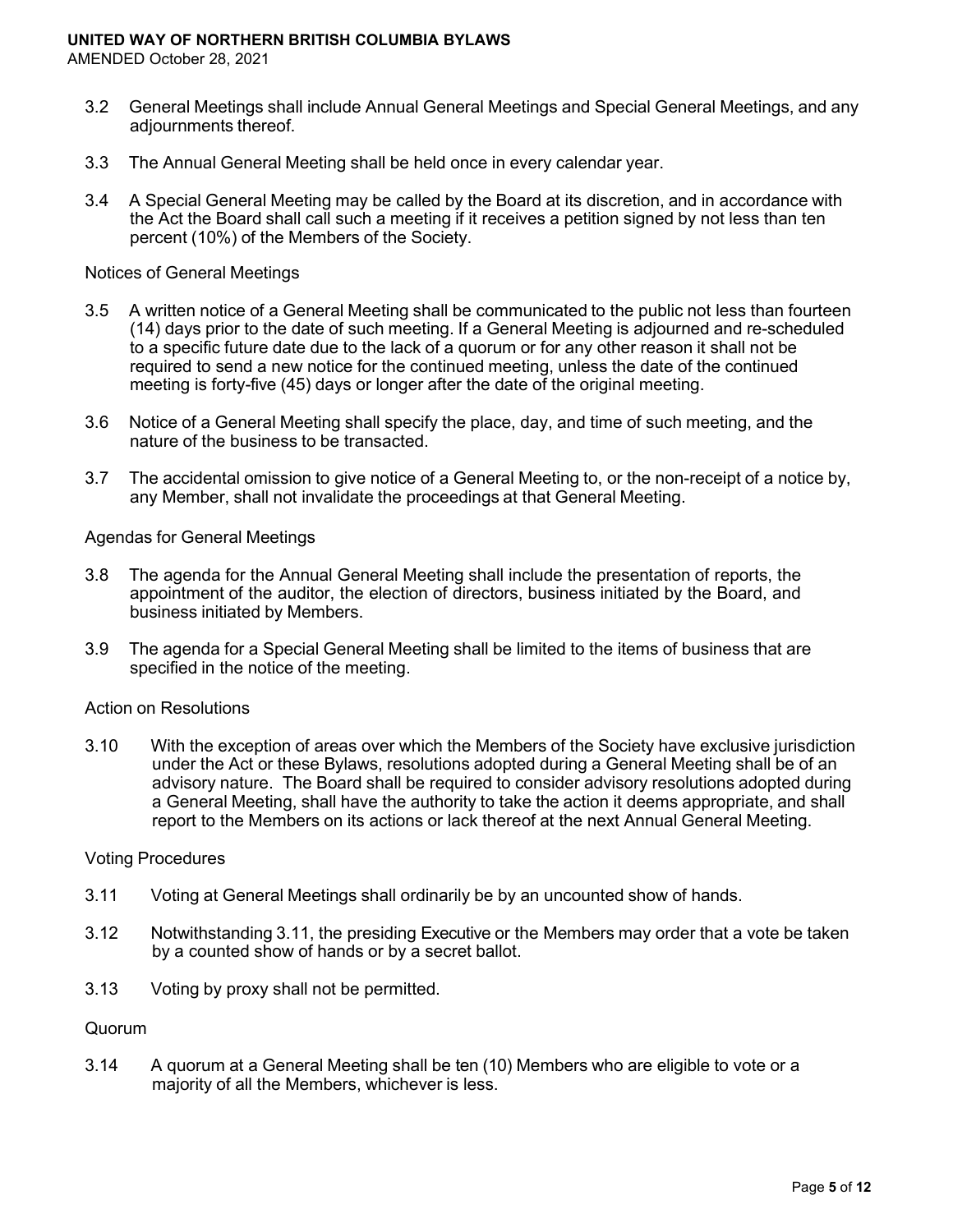# <span id="page-5-0"></span>PART 4 –BOARD EXECUTIVES

- 4.1 The Executive committee consists of the Chair, Vice-Chair, Secretary, and Treasurer. The Executives shall be elected by the Board from among the Directors. Election of the Chair shall be held at the first Board meeting after the Annual General Meeting, with the remainder of the Executive being elected at a subsequent Board Meeting within 30 days. At the discretion of the Board, the executive positions of Secretary and Treasurer may be held by one person, but no person shall have more than one vote on the Board or the Executive Committee.
- 4.2 An Executive shall be elected to serve for a term of one (1) year or until such Executive is replaced by the Board.
- 4.3 The Executives shall perform the duties prescribed in these Bylaws and such other duties as may be designated by the Board.
- 4.4 The Chair shall ordinarily preside over General Meetings and meetings of the Board, provide overall leadership to the Board, and represent the Board to the ED, the membership and the community. A Vice-Chair shall assume the duties of the Chair if the Chair is unable or unavailable to perform them. The Secretary shall be responsible for the minutes of meetings of the Members and the Directors. The Treasurer shall be responsible for the financial records of the Society. The administrative duties of the Secretary and the Treasurer may be delegated to a Society staff member or to another person.
- 4.5 An Executive shall cease to hold office:
	- a) upon ceasing to be a Director under Bylaw 7.13; or
	- b) upon submitting a resignation letter to the Society's office, in which case the resignation shall take effect upon receipt of such letter at the Society's office or on the effective resignation date indicated in such letter, whichever date comes later; or
	- c) upon being removed from the Executive's position by the Board by a two-thirds (2/3) vote, provided that notice of the proposal to remove such Executive has been given to all the Directors, and provided that the Executive has been given an opportunity of defense.
- 4.6 If an Executive's position becomes vacant, the Board may appoint one of its members to fill the executive position for the remainder of the term, except that if the vacated position is that of the Chair, the Vice- Chair shall assume the position of the Chair for the remainder of the term, and the Vice-Chair's position shall then be filled by the Board.

# <span id="page-5-1"></span>PART 5 - BOARD: GENERAL

#### Powers

5.1 The Board shall be the governing body of the Society and may exercise all such powers and do all such acts and things that the Society may exercise and do. Subject to the Act and the Bylaws, the Board may delegate some - but not all - of its duties to the ED or to a Committee.

#### Duties of a Director

- 5.2 Each Director shall be required to act with honesty, prudence and due diligence, and in the best interests of the Society as a whole, in preference to any other interests that he or she may have. The Board may establish and modify a guideline for Director Roles and Responsibilities.
- 5.3 Each Director through the Board of Directors shall operate with one voice: to assume responsibility for the future growth of the Society to put in place mechanisms to ensure the proper running of the business of the Society to engage and evaluate the performance of the ED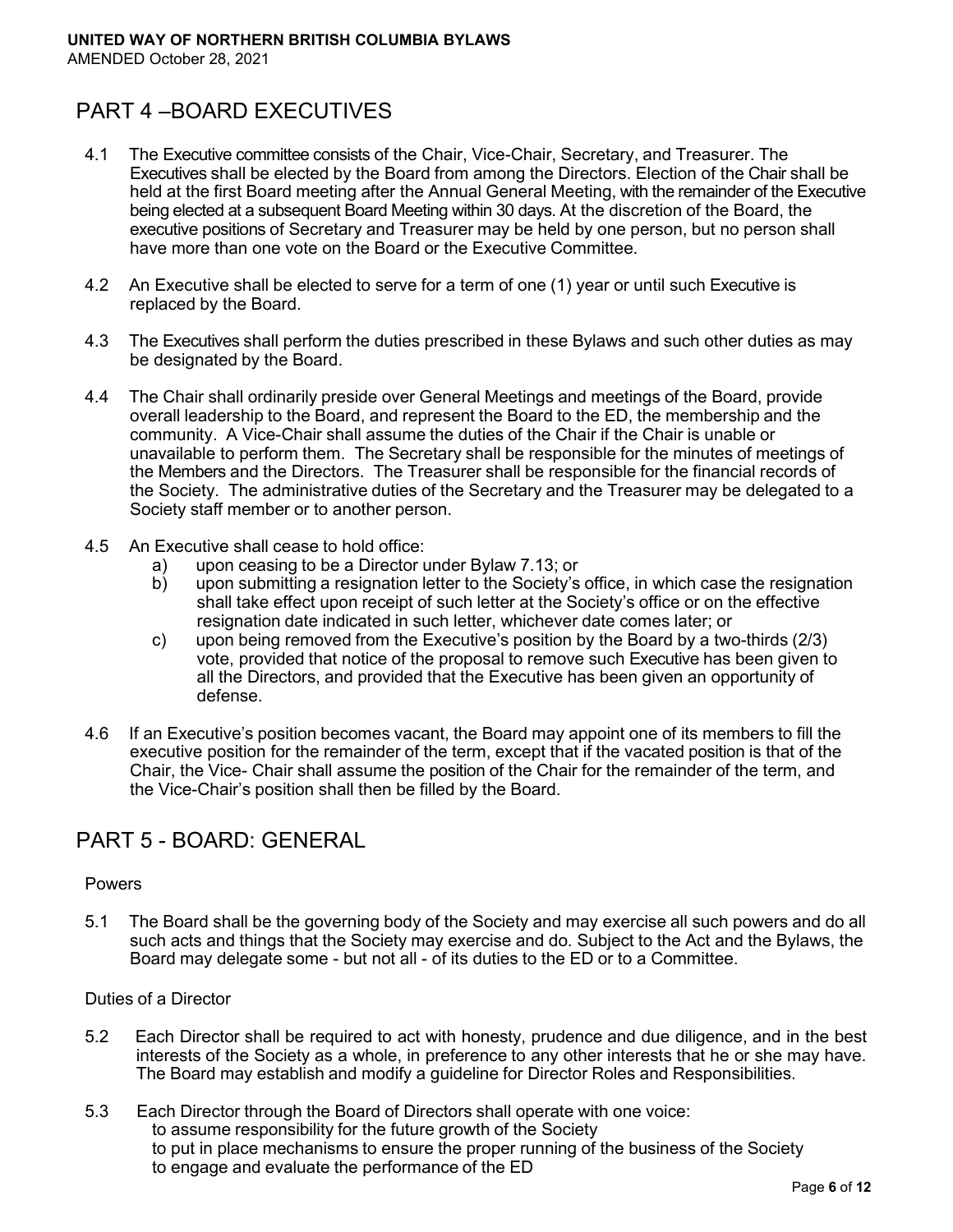5.4 Directors on the Board shall make reasonable effort to attend scheduled Board Meetings. Director attendance that does not meet the standard of reasonable effort to attend may be reviewed by the Governance Committee. The Governance Committee shall report back to the Board upon completion of the Director attendance review.

Code of Ethics, Conflict of Interest, and Code of Conduct Guidelines for Directors

5.5 The Board will establish and modify each review period a Director's Code of Ethics, Conflict of Interest, Code of Conduct, and other policies to govern the participation of the Directors in its decision making. Nominees and prospective appointees to the Board shall be required to affirm that they will comply with such documents and policies if elected or appointed to the Board.

#### **Remuneration**

5.6 No Director shall be remunerated for being or acting as a Director, but a Director shall be entitled to be reimbursed for all expenses which are necessarily and reasonably incurred by such Director while engaged in the affairs of the Society, subject to expense reimbursement policies as determined by the Board.

### <span id="page-6-0"></span>PART 6 - BOARD COMPOSITION

- 6.1 The Board shall consist of:
	- a) Twelve (12) Directors elected by the Membership at the Annual General Meeting;
	- b) The Board may appoint up to an additional five (5) Directors for a maximum term of one (1) year each;
	- c) The ED shall be a non-voting ex-officio member of the Board, but shall not be counted when calculating a quorum or in determining whether a quorum is present;
	- d) The Board may appoint Directors to serve on other Foundations, Boards and public committees.
- 6.2 The guidelines for Board recruitment shall consider the geographic diversity of the Society in the appointment of Directors.

### <span id="page-6-1"></span>PART 7 - DIRECTOR NOMINATIONS, ELECTIONS, VACANCIES

#### **Eligibility**

7.1 Only Members who are not disqualified under Bylaw section 2.5 shall be eligible to be nominated, elected, and continue to serve on the Board.

#### Terms of Office

- 7.2 The Directors under 6.1(a) shall serve for terms of office of two (2) years or until their successors are elected or appointed, with such terms of office commencing and ending upon the adjournment of the respective Annual General Meeting. Each year, about one half (1/2) of the Director positions shall be filled, as determined by the Board.
	- a) Directors voted into term prior to November 5, 2020 will remain on a three (3) year term per the previous approved version of the UWNBC Bylaw.
- 7.3 A person may not serve as Director under 6.1(a) for more than two (2) consecutive terms. A person who has completed two (2) consecutive terms, shall upon the expiration of one year thereafter be eligible for election to the Board. The restrictions in this Bylaw section 7.3 may be waived by the Members at a General Meeting in specific cases by a two-thirds (2/3) vote.
- 7.4 For the purposes of Bylaw section 7.3, serving for one (1) full calendar year or longer shall count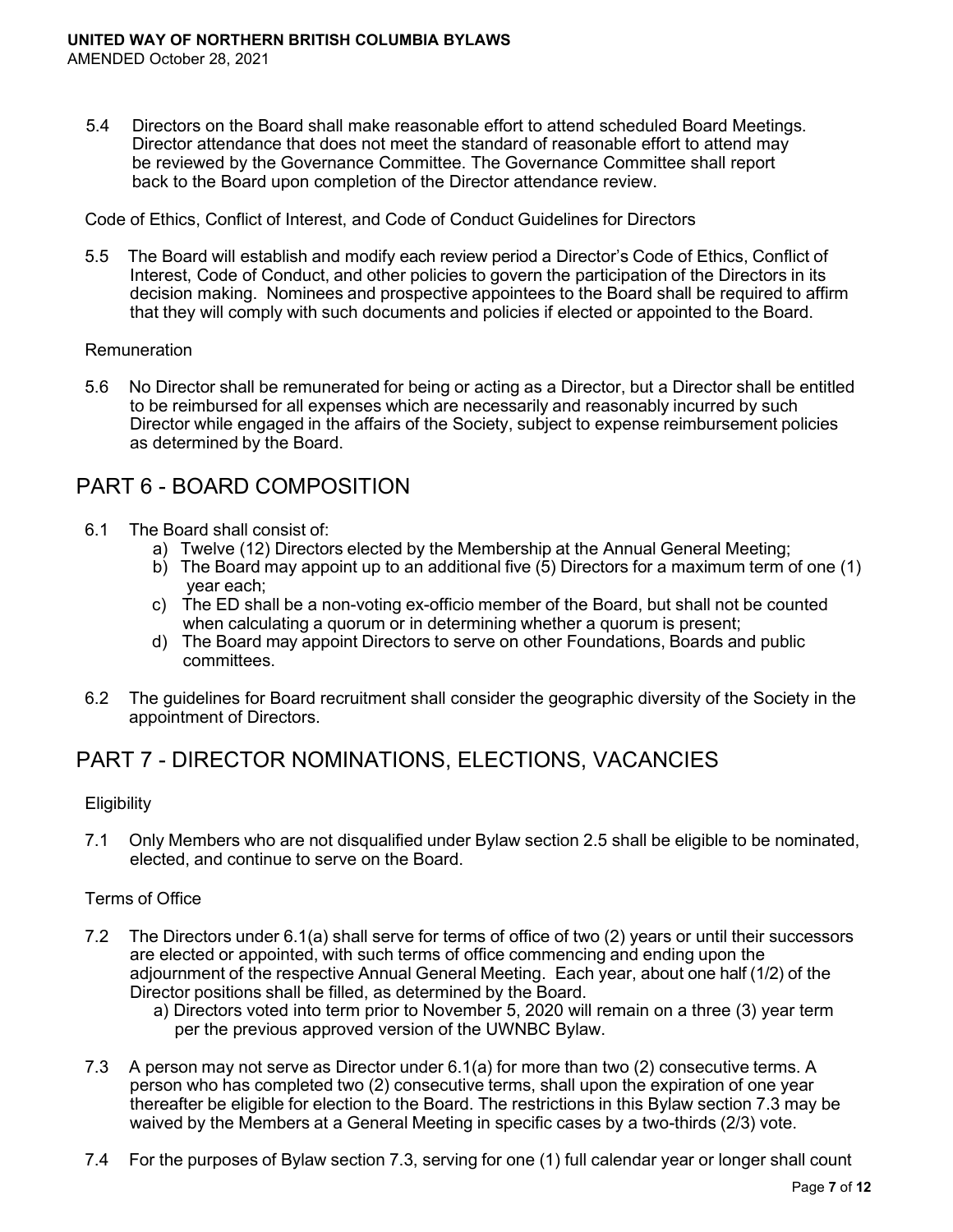as having served for a full term.

#### **Nominations**

- 7.5 At least sixty (60) days prior to the Annual General Meeting, the Board shall issue a call for nominations for the Director positions that will be open for election.
- 7.6 The deadline for the submission of nominations by Members shall be thirty (30) calendar days prior to the date of the Annual General Meeting, but the Board shall be entitled to continue to search for nominees for Director positions until the date of the Annual General Meeting.
- 7.7 There shall be no nominations from the floor at the Annual General Meeting.
- 7.8 In the event that there are not enough nominees for all available Director positions, the incoming Board shall be entitled to fill the vacant Board positions by appointment after the Annual General Meeting.

#### Election of Directors

- 7.9 The election of Directors shall be held during the Annual General Meeting.
- 7.10 If the number of nominees equals to or is less than the number of Director positions to be filled, no secret ballot shall be required and the nominees shall be declared elected by acclamation, except that, if there is an objection to the election of a nominee - a "YES"/"NO" vote shall be taken on the election of such nominee, with a majority vote required to elect.
- 7.11 If the number of nominees exceeds the number of Director positions available, the vote in the election shall be by secret ballot, and the nominees who receive the largest number of votes shall be elected.
- 7.12 Tie votes that make the elections under Bylaw section 7.11 inconclusive shall be resolved by drawing lots.

#### Ceasing to be a Director

- 7.13 A person shall cease to be a Director and if an Executive of the Society shall also cease to be an Executive, upon:
	- a) Ceasing to be qualified to serve as a Director under Bylaw section 2.5; or
	- b) Submitting a resignation letter from the Director's position to the Society's office, in which case the resignation shall take effect upon receipt of such letter at the Society's office or on the date specified in such letter as being the resignation's effective date, whichever comes later; or
	- c) Being removed from the Director's position by a Special Resolution; or coloney by the Board by the Board by a three quarters (3/4) vote to be in a su
	- Being deemed by the Board by a three quarters  $(3/4)$  vote to be in a substantial breach of the Directors' code of ethics, code of conduct, or conflict of interest guidelines under Bylaw section 5.3, provided that such Director shall be notified and shall be given an opportunity of defense; or
	- e) By failing to meet duties under Bylaw section 5.4.

#### Vacancies

7.14 In the event of a vacancy in a Director position or if there were not enough nominees to fill all available Board positions during an election, the Board may fill the vacancy until the next Annual General Meeting, at which time the remainder of the term - if any - shall be filled by the Members.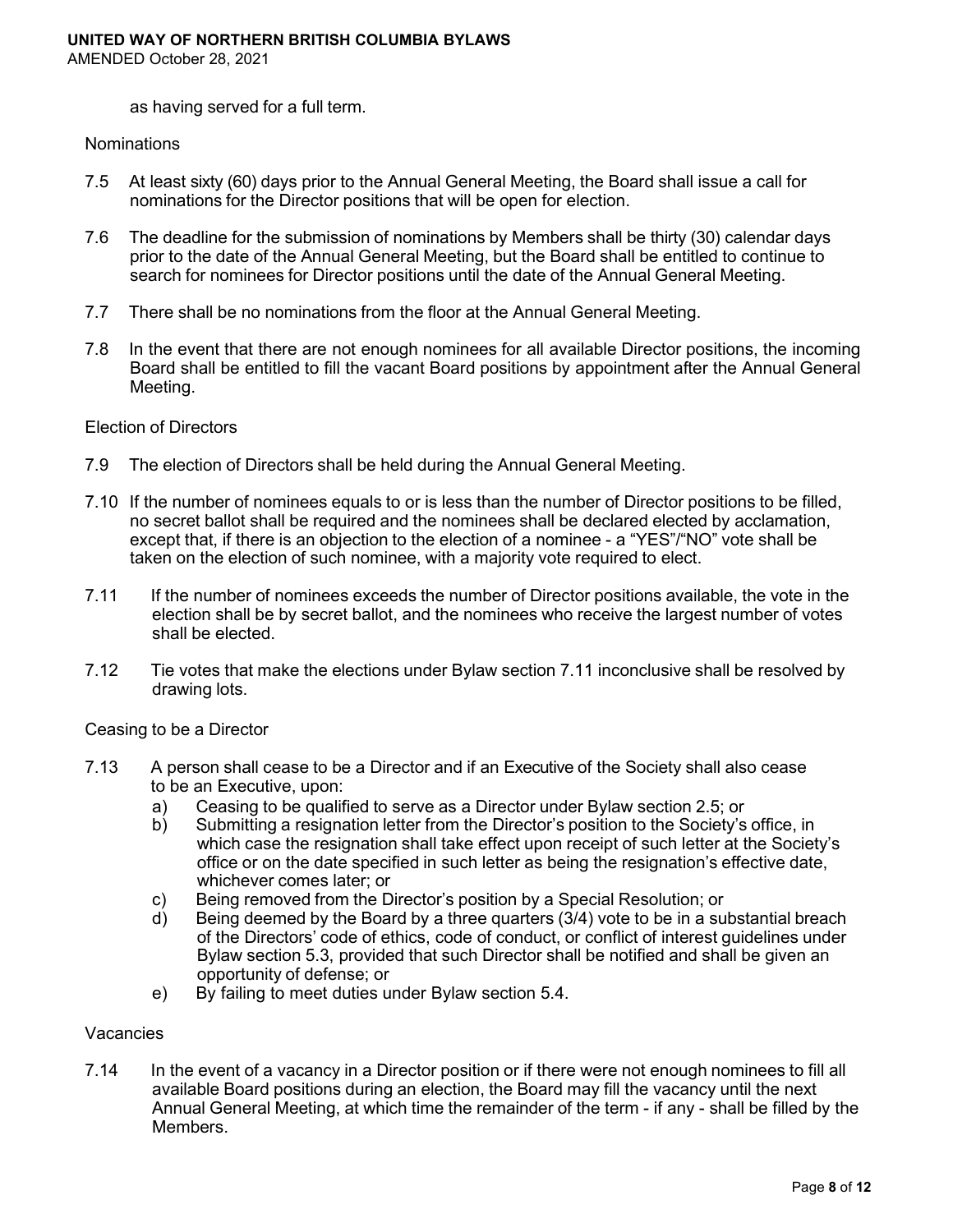# <span id="page-8-0"></span>PART 8 - BOARD MEETINGS

#### Regular Board Meetings

8.1 There shall be at least four (4) Regular Meetings of the Board in each fiscal year. The schedule of the Regular Meetings of the Board shall be as approved by the Board, and - once established such schedule may be changed by the Board, provided that all the Directors have been notified of such schedule changes.

#### Special Board Meetings

8.2 Special Meetings of the Board may be called by the Chair of the Society, and shall be called if a written request for such a meeting, signed by three (3) or more Directors, is received at the Society's office.

Teleconferences, Electronic meetings

8.3 Meetings of the Board may be held by teleconference calls, video-conferencing or other electronic means, provided that all the Directors have been so notified, and provided that a quorum of the Board participates in such proceedings.

#### Resolutions in Writing

8.4 A resolution in writing, signed by at least two thirds (2/3) of the currently serving Directors as voting in favor of such resolution, shall be as valid and effective as if regularly passed at a meeting of the Board, and shall be placed with the minutes of the Board.

#### Board Meeting Agendas

8.5 The Board may develop policies on how the agendas for its meetings shall be prepared, including procedures for adding last-minute items to such agendas.

#### Board Quorum

8.6 Five (5) Directors shall constitute a quorum during Board meetings or a simple majority of the currently serving Directors whichever is less

#### Recording Abstentions and Negative Votes

8.7 Upon the request of a Director who abstains from a vote or votes against a resolution at a Board meeting, the vote of such a Director shall be recorded in the minutes, provided that such request is made at the same meeting during which the vote was taken.

#### Notices of Board Meetings

- 8.8 A notice of at least seven (7) days of a Board meeting shall be given to all Directors. In the case of Regular Meetings, such notice shall be deemed to have been given upon the approval of the schedule of Regular Meetings under Bylaw section 8.1.
- 8.9 The notice of a Board meeting may be waived or reduced with the consent of all the Directors holding office. A Director who is present when the presence of a quorum at a Board Meeting is established shall be deemed to have consented to waive the notice requirement.
- 8.10 Notwithstanding Bylaw sections 8.8 and 8.9, a Director may send to the Society office a written waiver of notice, due to absence or due to any other reason, and such Director may, at any time, withdraw such waiver. Until such waiver is withdrawn, no notice of meetings of the Board shall be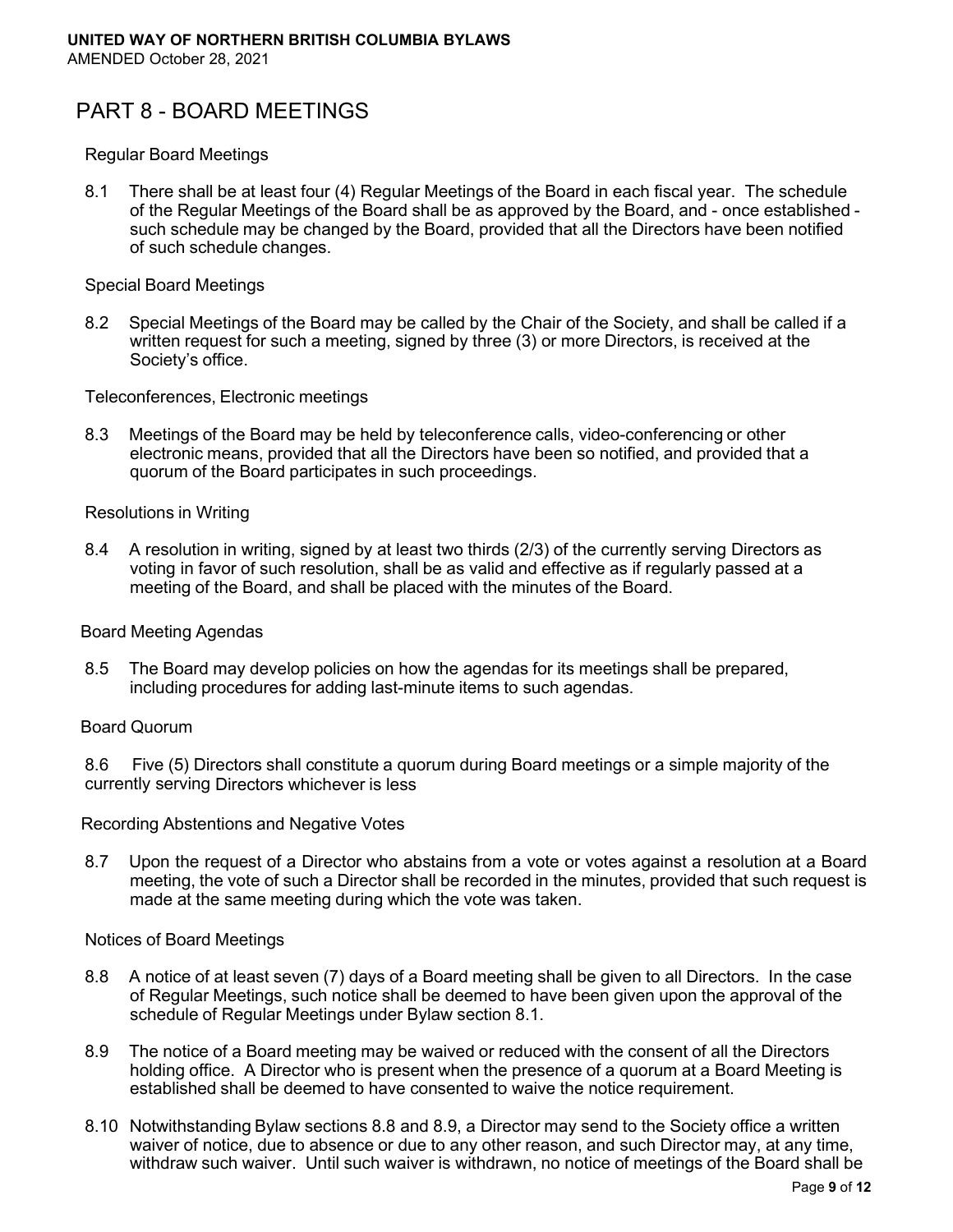required to be sent to such Director, nor shall the consent of such Director be required to waive or reduce the notice of a Board meeting

# <span id="page-9-0"></span>PART 9 - COMMITTEES

#### Executive Committee

- 9.1 The Executives of the Society may be directed to manage specific affairs of the Society between Board Meetings subject to any directions given by the Board.
- 9.2 The Chair or Vice-Chair, in the absence of the Chair will preside over the meeting and three (3) Executives will constitute a quorum, and shall also include and the ED as a non-voting member and provided that the ED shall not be counted in calculating the quorum.
- 9.3 The Executives shall report to the Board on the activities, decisions and actions it has taken between Board Meetings pursuant to its authority under section 9.1.

#### Other Committees

- 9.4 The Board may establish and appoint such other Committees as the Board deems necessary to carry out the work of the Board. A Committee's duties and powers, membership, and chair shall be as established by the Board.
- 9.5 The ED shall be non-voting ex-officio members of all Committees.
- 9.6 The ED shall, as required, create operations committees to ensure the smooth running of the Society. These committees are accountable to the ED for their performance.

#### Committee Procedures, Quorum

- 9.7 The chair of a Committee may, and at the request of two (2) or more members of the respective committee - shall call a meeting of the committee.
- 9.8 Unless prohibited from doing so by its terms of reference, a Committee may transact its business by teleconference calls, video-conferencing, correspondence, fax, e-mail, or such other means, provided that all of its members have been notified, and provided that a quorum of the committee participates in its proceedings.
- 9.9 The quorum of a committee, with the exception of 9.2, shall be a majority of its members then in place.

### <span id="page-9-1"></span>PART 10 – EXECUTIVE DIRECTOR (ED)

10.1 The Board shall engage and may remove and replace the Executive Director (ED) who shall be responsible for the management of the operations of the Society and for implementing the Board's policies. The ED shall be given the necessary authority for the performance of his or her duties and shall be responsible for the operation and administration of the Society in all its activities and departments, subject to such polices as may be adopted and such orders as may be issued by the Board.

### <span id="page-9-2"></span>PART 11 - BORROWING AND INVESTING

11.1 To carry out the purposes of the Society the Directors may, on behalf and in the name of the Society, raise and secure the repayment of money in the manner they decide, and in particular, but without limiting that power, by the issue of debentures.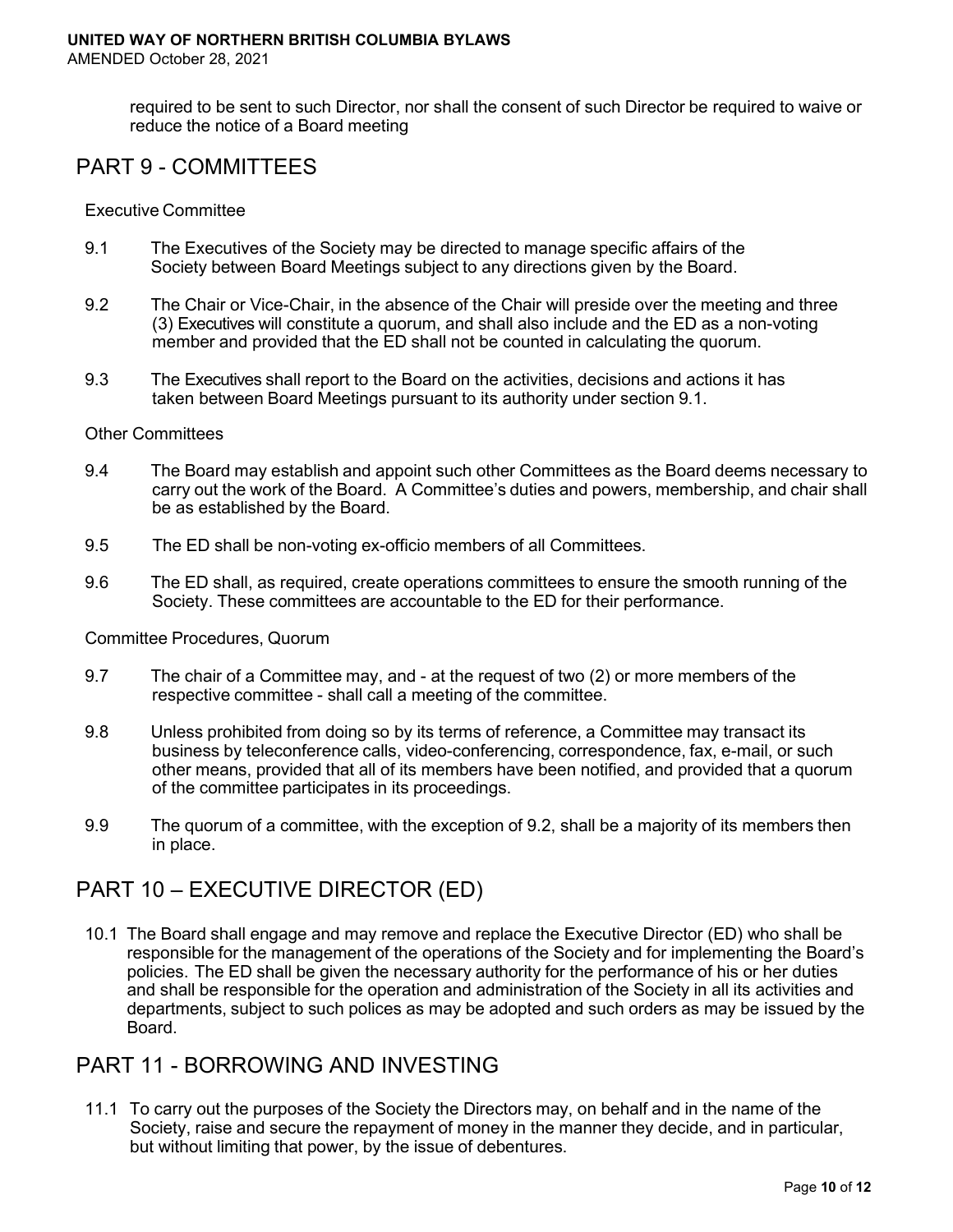- 11.2 A debenture must not be issued without the authorization of the Board of Directors.
- 11.3 The Members may, by an Ordinary Resolution, restrict the borrowing powers of the Directors, but such restriction shall expire at the next Annual General Meeting.
- 11.4 The Society may invest funds in such manner and in such accounts as determined by the Board.

# <span id="page-10-0"></span>PART 12 - INSPECTION OF BOOKS AND RECORDS

12.1 The books and records of the Society shall be open to the inspection of the members of the Society, subject to the provisions of the Society Act, at times and places established by the Board.

## <span id="page-10-1"></span>PART 13 - SEAL

- 13.1 The Board may provide a common seal for the Society, and it shall have the power from time to time to destroy such seal and replace it with a new seal.
- 13.2 The common seal shall be affixed only when authorized by a resolution of the Board, and then only in the presence of the persons prescribed in the resolution.

## <span id="page-10-2"></span>PART 14 - AUDITOR

- 14.1 The Society shall have an auditor.
- 14.2 At each Annual General Meeting the Society shall appoint an auditor to hold office for the current fiscal year or until a successor has been appointed.
- 14.3 An auditor may be removed by an Ordinary Resolution.
- 14.4 An auditor shall be informed forthwith in writing of the appointment or renewal thereof, or of removal.
- 14.5 No Director and no employee of the Society shall be the Society's auditor.
- 14.6 The auditor may attend General Meetings.

### <span id="page-10-3"></span>PART 15 - PARLIAMENTARY AUTHORITY

15.1 The rules contained in the current edition of Robert's Rules of Order Newly Revised shall govern the Society in all cases to which they apply and in which they are not inconsistent with the Act and these Bylaws. The rules of order shall be used to facilitate progress. The members - by a two-thirds vote or by consensus - may decide to suspend the formal rules of debate and use informal procedures, to facilitate debate and decision-making.

# <span id="page-10-4"></span>PART 16 – DISSOLUTION OF THE SOCIETY

16.1 Upon dissolution of the society, all assets remaining after payment of liabilities shall be distributed to such charitable organization or organizations as the directors may select. The provisions of this clause were previously unalterable.